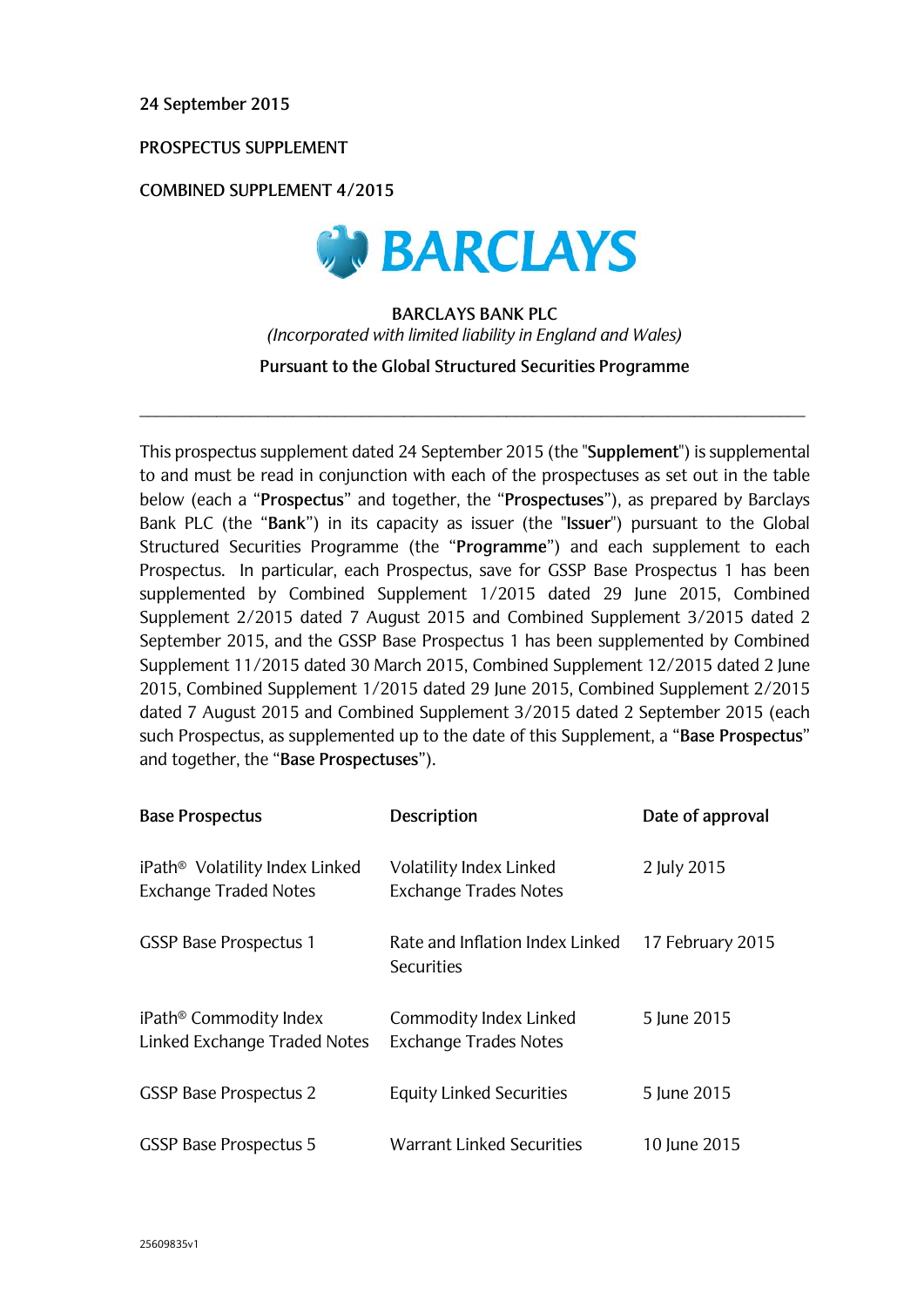This Supplement constitutes a base prospectus supplement in respect of each Base Prospectus, in each case for the purposes of Directive 2003/71/EC (and amendments thereto) (the "**Prospectus Directive**") and for the purpose of Section 87G of the UK Financial Services and Markets Act 2000 ("**FSMA**").

The purpose of this Supplement is to update the "*Information incorporated by Reference*" in the Base Prospectuses as a result of the release of the the joint unaudited Interim Results Announcement of Barclays PLC and the Bank as filed with the United States Securities and Exchange Commission ("**SEC**") on Form 6-K on 29 July 2015 (the "**Q2 2015 Results Announcement**").

## **Updates to Information Incorporated by Reference**

In respect of each Base Prospectus, the information appearing under paragraph 2 (*Information incorporated by reference*), the following sections set out in the cross reference table with regard to the Q2 2015 Results Announcement shall be incorporated by reference into each Base Prospectus. For the avoidance of doubt, information in the Q2 2015 Results Announcement which is not set out below is not incorporated by reference into the Base Prospectuses, unless previously stated as incorporated by reference by previous supplement:

*From Exhibit 99.1 to the Q2 2015 Results Announcement the following pages will be incorporated by reference into each Base Prospectus:*

| Risk Management                          |             |
|------------------------------------------|-------------|
| Overview                                 | Page 32     |
| Funding Risk – Liquidity                 | Pages 33-36 |
| Funding Risk - Capital                   | Pages 37-40 |
| <b>Credit Risk</b>                       | Pages 41-47 |
| Market Risk                              | Page 48     |
| Statement of Directors' Responsibilities | Page 49'    |

For the purposes of the prospectus rules made under section 73A of the FSMA and each of the above Base Prospectuses, the information incorporated by reference, either expressly or implicitly, intothe Q2 2015 Results Announcement do not form part of this Supplement and/or each Base Prospectus.

Information in the Q2 2015 Results Announcement which is not incorporated by reference into each Base Prospectus is either not relevant for the investor or are covered elsewhere in each Base Prospectus or previous supplement.

The Q2 2015 Results Announcement may be inspected, free of charge at the registered office of the Issuer; or at

http://www.home.barclays/barclays-investor-relations/results-and-reports/results.html.